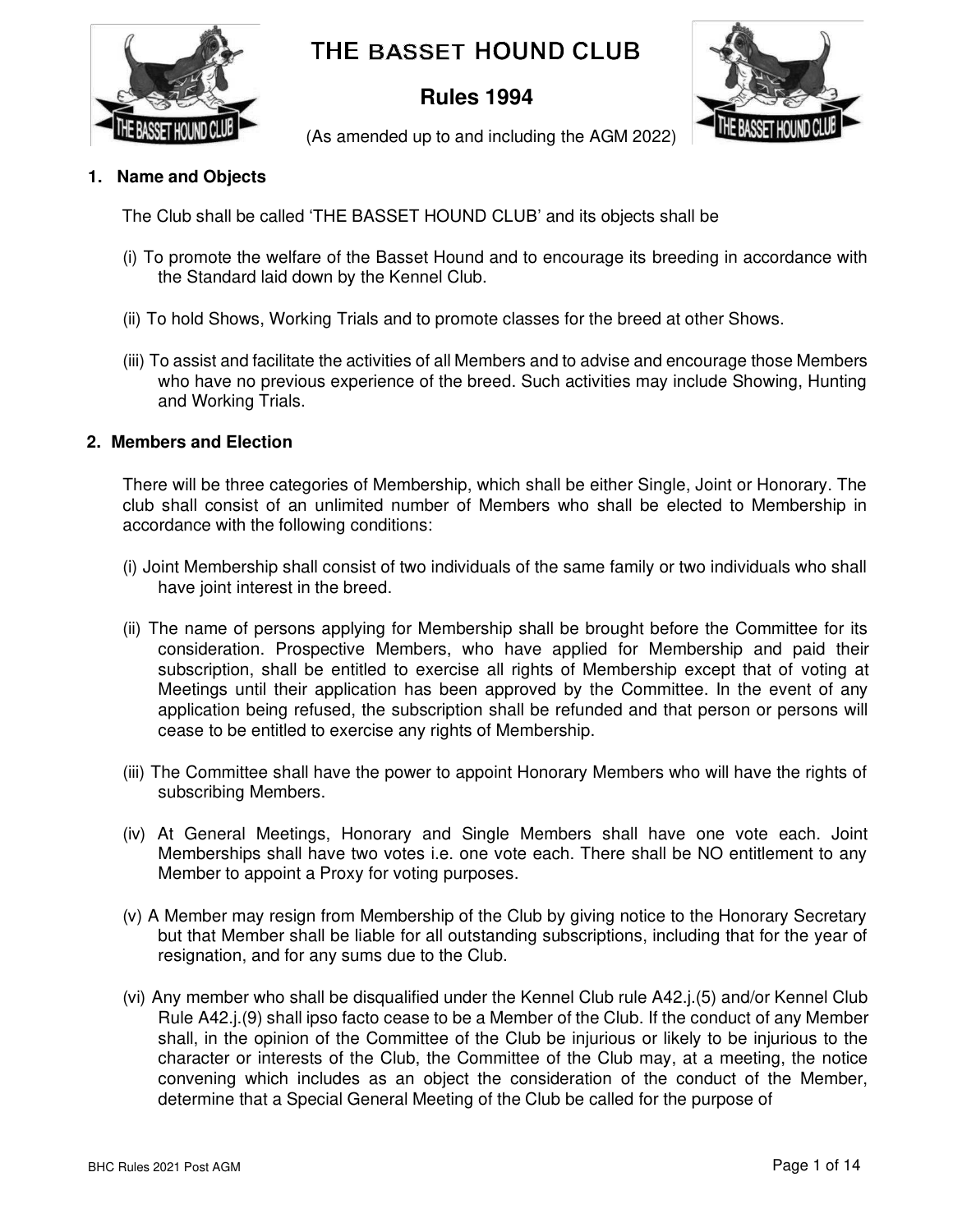passing a resolution to expel him/her. Notice of the Special General Meeting shall be sent to the accused Member giving particulars of the complaint and advising him/her of the place, date and hour of the meeting that he/she may attend and offer an explanation. If at that meeting a resolution to expel is passed by a two-thirds majority of the Members present and voting, his/her name shall be forthwith erased from the list of Members, and he/she shall thereupon cease for all purposes to be a Member of the Club, except that he/she may within two calendar months from the date of such meeting appeal to the Kennel Club, upon and subject to, such conditions as the Kennel Club may impose.

(vii) Basset Hound Club cups and trophies shall be confined to Basset Hound Club Members. Any Member who is awarded a Basset Hound Club cup or trophy and does not return it in time for it to be awarded to the winner of the following year, shall not be allowed to take possession of Basset Hound Club cups and trophies in the future, although their names will be recorded in the Trophy Record Books. If such Members wish their name to be engraved on a cup or trophy this will be arranged by the Cup Steward upon receipt of the appropriate payment.

# **3. Officers and Committee**

The affairs of the Club shall be managed by the Officers and Committee who shall be elected in accordance with the procedures laid down in Rule 4.

- (i) The Officers shall be, Chairman, Vice-Chairman, Honorary Secretary and Honorary Treasurer, all of whom shall be ex officio Members of the Committee.
- (ii) In addition to the above, the Committee shall consist of eight Members elected by postal ballot in accordance with the rules for election under Rule 4.
- (iii) In addition, each Branch of the Basset Hound Club shall be required to elect a Representative to be a full Committee Member with equal powers to those elected under (ii) above, in accordance with the Branch Rules.
- (iv) A President and an unlimited number of Vice-Presidents may be elected by the Members at an Annual General Meeting. They shall remain in office for a period of five years and shall also be entitled to hold Honorary Membership. The President and Vice-Presidents may attend meetings of the Committee but shall not be entitled to vote thereat. Nominations for President or Vice-President must be proposed and seconded by Members of the Club and be accompanied by the Nominee's written acceptance of the nomination.
- (v) No person whilst an undischarged bankrupt may serve on the Committee of or hold another office or appointment within a Kennel Club registered Society.

## **4. Election of Officers and Committee**

Nationally elected Officers and Committee Members shall be elected to serve for a period of three years.

- (i) Only fully paid-up Members of the Club shall be eligible for nomination for election, or re- election, as an Officer or as a Member of the Committee.
	- (a) The holding of office or that of nationally elected committee member shall be dependent on attendance at meetings. Should an officer or nationally elected committee member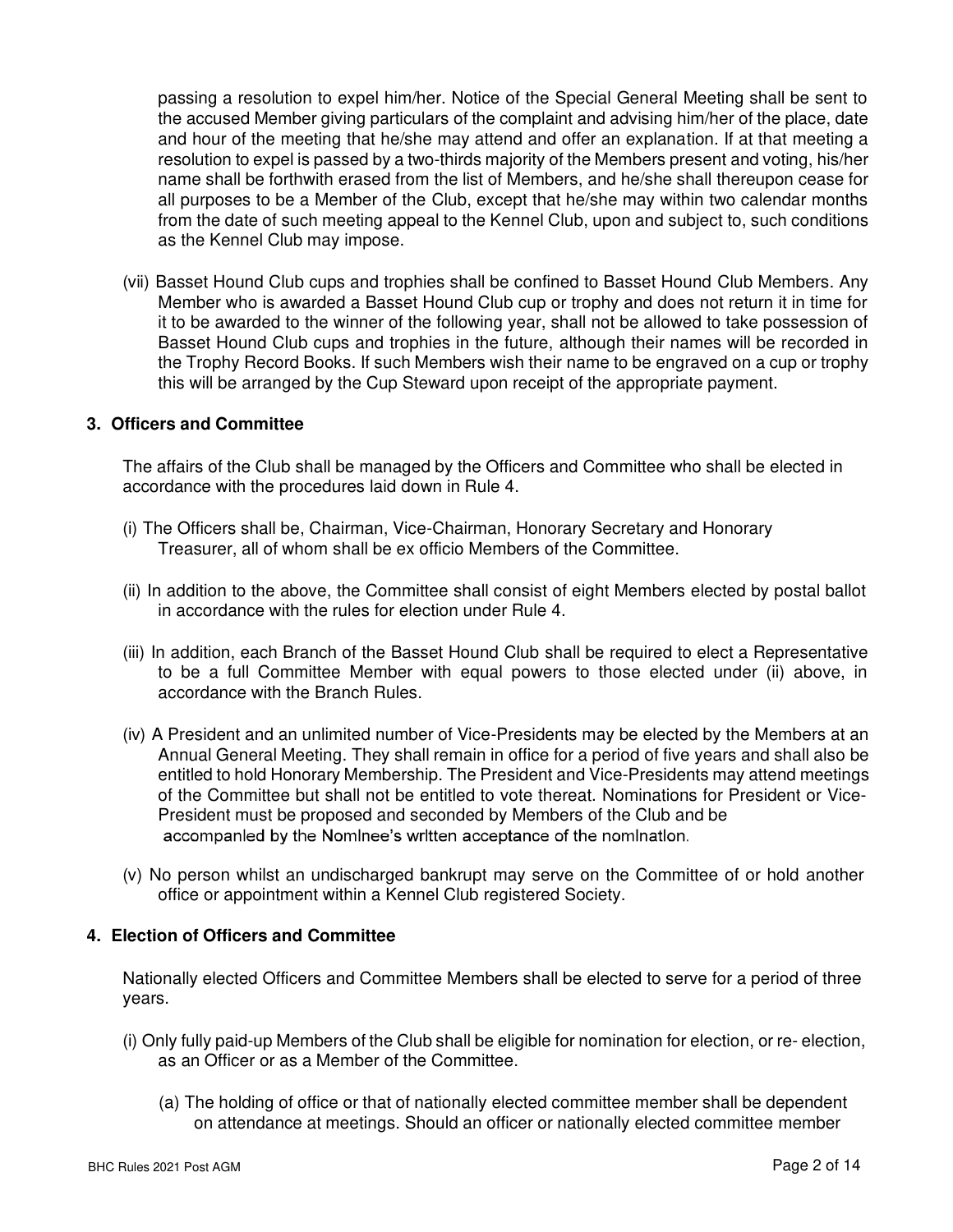be absent from three consecutive meetings (which term includes committee meetings and General meetings) without good reason, that person shall immediately forfeit office or membership of the committee, whichever the case may be.

- (b) The question of what is good reason will be judged by the committee which will decide the issue by a simple majority.
- (c) A vacancy created by the enactment of Rule 4(i) (a) and (b) above may be filled by the committee by co-opting an additional member who must stand for formal election at the next Annual General Meeting.
- (ii) No two members of the same household shall hold Office at the same time.
- (iii) No one person shall be entitled to hold two Offices. If a person holding an Office accepts nomination for another Office, then the Office he/she previously held shall be declared vacant in the Notification of Annual General Meeting and shall be open to nomination to other Members of the Club. Similarly if a Member of the Committee should be proposed for an Office then his or her position on the Committee shall be declared vacant.
- (iiia) No person shall be an Officer or Committee Member of any other Basset Hound Club.
- (iv) In view of the fact that persons nominated for Office may be considerably experienced in Club and General canine matters, it shall be in order for one person to be nominated for Office and, at the same time, stand for election, or re-election, to the Committee. Should that person be voted into Office, the votes cast in their favour for election to the Committee shall be nullified.
- (v) Nominations for Officers and Committee MUST be submitted, in writing, to the Hon. Secretary of the Club to be received not less than thirty-five days prior to the Annual General Meeting. Nominations must be proposed and seconded by Members of the Club and be accompanied by the Nominee's written Curriculum Vitae plus acceptance of the nomination. Relevant extracts will be included on the ballot sheet.
- (vi) If there are more valid nominations than vacancies for Officers and Committee, Election of Officers and Committee shall be by a postal ballot of Club Members. For this purpose postal ballot papers shall be sent to all paid-up and Honorary Members at least twenty-one days before the Annual General Meeting. The postal ballot papers, duly completed by Members MUST be returned to the appointed Scrutineer at least seven days before the Annual General Meeting. Such Scrutineer shall be appointed by the Committee in the course of general business. If there is no requirement for a postal ballot of Club Members then the names of all those duly elected (if any) shall be announced at the Annual General Meeting.
- (vii) The names of all current Branch Representatives shall be announced at Annual General Meetings of the Club.
- (viii) If a vacancy for any Officer or Committee Member occurs during the year following an Annual General Meeting, the Committee shall have the power to co-opt any Member to fill the post of Officer or Committee member until the next following Annual General Meeting.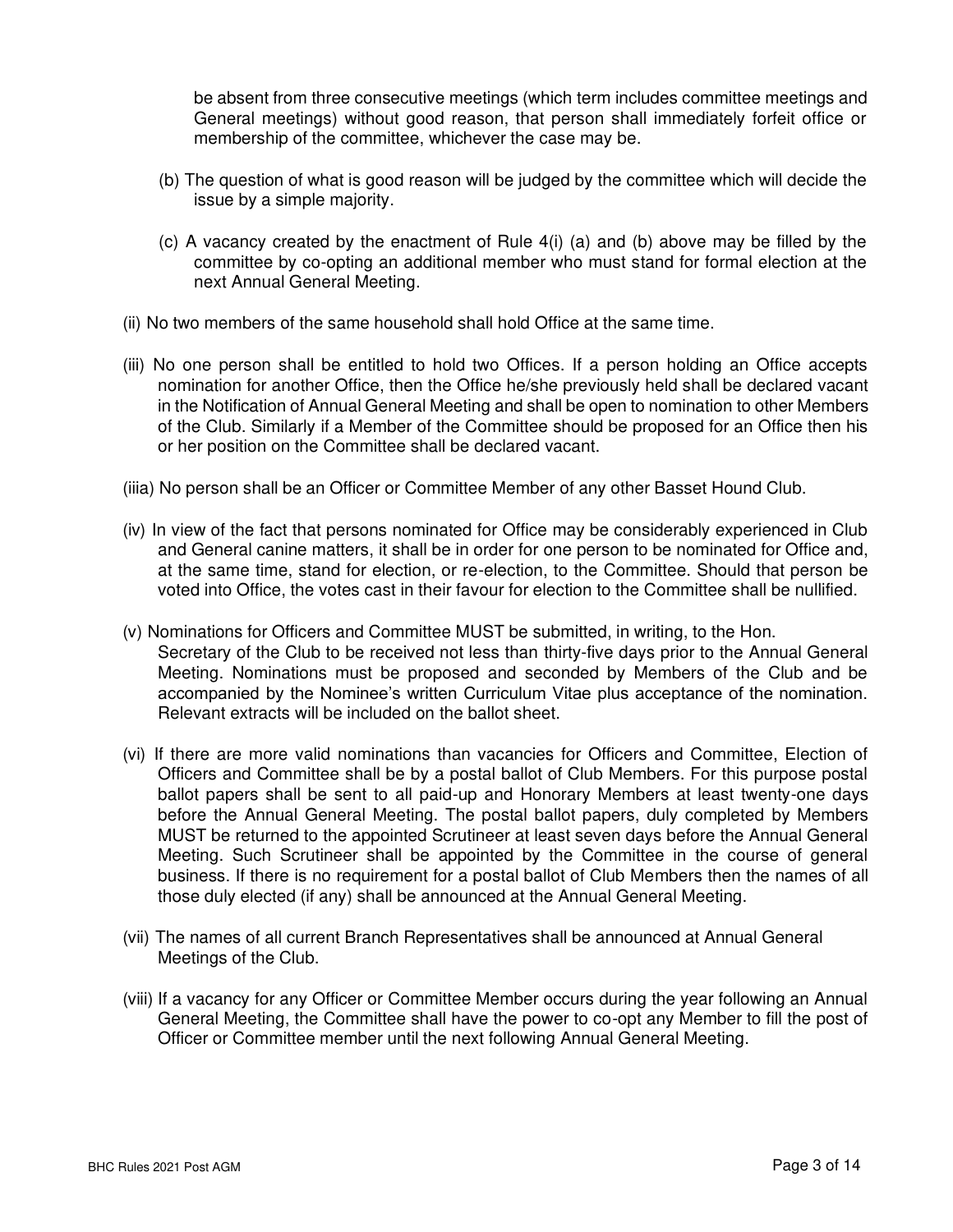- (ix) In the event of a tie in the ballot or vote at the Annual General Meeting, the Chairman at that Meeting shall either have a casting vote or shall put the matter to the Members present for a further ballot as he/she shall decide.
- (x) If a vacancy for any Officer or Committee Member occurs shortly before the holding of an Annual General Meeting of the Club, due to the death, resignation or through any other cause, where it is not practicable or possible to comply with Rules 4(v) and (vi), nominations shall be received verbally at the Meeting concerned, by being proposed and seconded by Members of the Club and the willingness of the candidate so proposed being demonstrated, and be elected by a majority on a simple show of hands at the Meeting. In the event of there being two or more persons so nominated for one post of Officer or Committee member a secret ballot of those attending the meeting will decide the outcome. The Officer or Committee Member so elected will hold office only until the next following Annual General Meeting.

# **5. Powers of the Committee**

Without prejudice to confirmation with the principle laid down elsewhere in these rules the powers and responsibilities of the Committee shall be:

- (i) To form sub-committees, not necessarily consisting of elected Members, for specific purposes. The Chairman, Vice Chairman, Honorary Secretary and Honorary Treasurer shall be ex-officio Members of all sub-committees.
- (ii) To invite Members or Non-Members of the Club to attend any Meeting to give specialist advice or information but without the power to vote.
- (iii) To compile and publish at Annual General Meetings, the list of judges as specified in Rule 9. Such lists shall be compiled by the Committee by a simple majority vote by secret ballot.
- (iv) To accept and hold in trust on behalf of the Club Members and for the benefit of those Members, all property vested in the Club.
- (v) To determine the nature and value of all prizes to be awarded. To draw up the rules for the award of such prizes and to determine thereon.
- (vi) To organise shows in accordance with Kennel Club rules.
- (vii) To deal with any matter not specifically dealt with or provided for in these rules but always in accordance with Kennel Club regulations prevailing at the time.
- (viii) To make a list of Members and their addresses available for inspection if so requested by a Member of the Club or Kennel Club.

# **6. Meetings**

(i) Meetings of the Committee shall be held at least three times a year and more if deemed necessary by the Committee. The Chairman of the Club shall be the Chairman of the Committee and the Vice-Chairman of the club shall be the Vice-Chairman of the Committee. A quorum shall consist of at least six persons, one of whom must be an Officer and three of whom must be nationally elected Committee Members.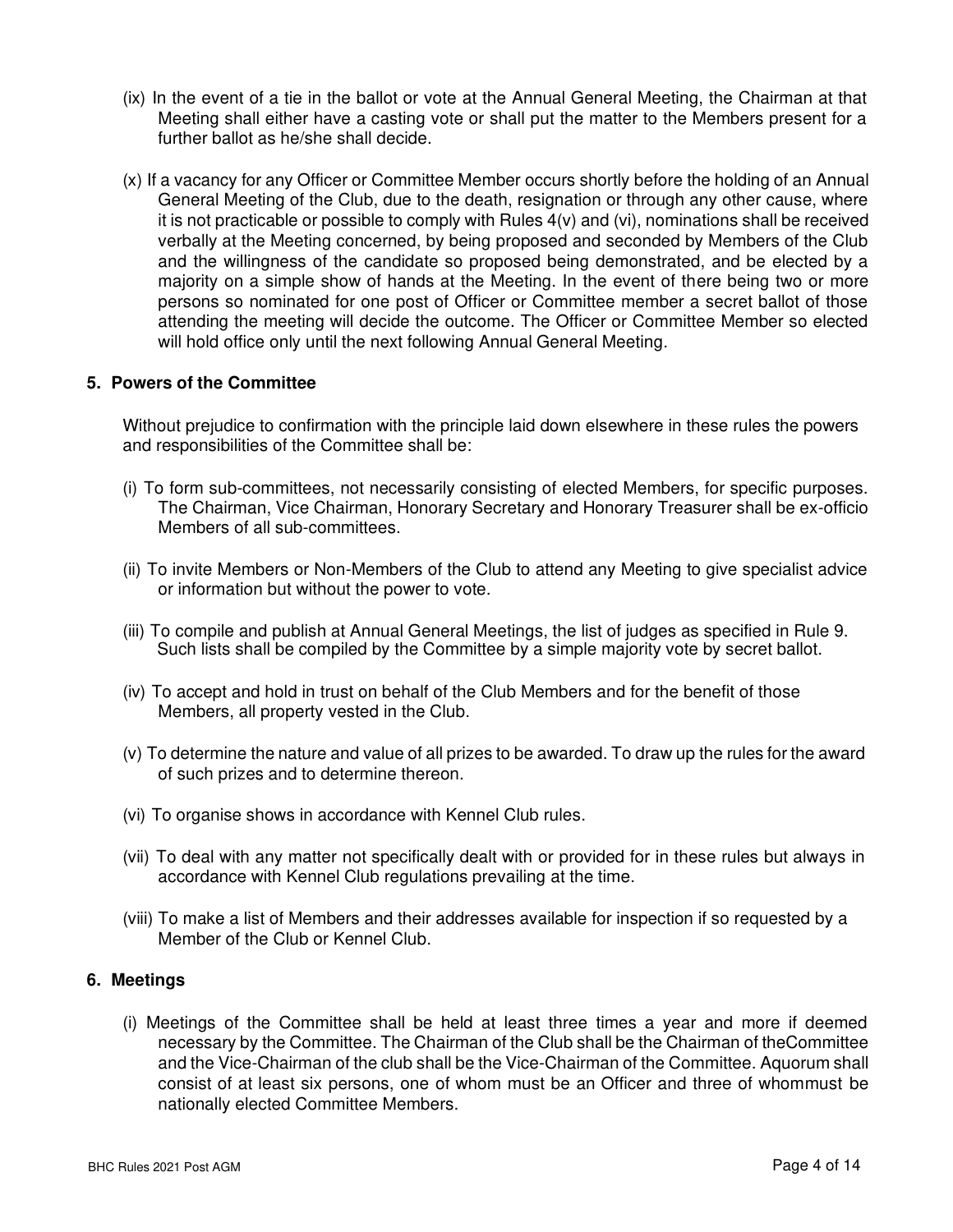- (ii) When a Committee Meeting is called, all nationally elected Officers and Committee Members and elected Branch Representatives must be informed giving 21 days notice. Emergency meetings shall be called at the discretion of the Chairman of the Committee giving not less than forty-eight hours notice.
- (iii) The Annual General Meeting shall be held during the month of April or as soon as possible thereafter.
- (iv) Members shall receive at least forty-two days notice of the Annual General Meeting. A proposed Agenda shall be included in the Notification of the Meeting.
- (v) Members may submit items for the Formal Agenda. Such items must be proposed and seconded by fully paid-up Members and be submitted, in writing, to the Honorary Secretary to be received not less than thirty-five days prior to the Annual General Meeting.
- (vi) If the Formal Agenda is to be different from the proposed Agenda it shall be sent to all Members to be received by them not less than twenty-one days prior to the Annual General Meeting. Otherwise the proposed Agenda included with the Notification of the Meeting sent under Rule 6(iv) above shall become the Formal Agenda.
- (vii) A Special General Meeting may be called by the Committee at any time.
- (viii) A Special General Meeting shall be called by the Honorary Secretary within sixty days of receiving a requisition, signed by at least twenty-five Members, setting out the purpose of that Meeting.
- (ix) Members shall be notified of the intention to hold a Special General Meeting at least forty-two days in advance. (The Formal Agenda shall be included).
- (x) No business other than that laid down in the Agenda arising from the requisition shall be discussed at a Special General Meeting.

# **7. Branches**

- (i) Groups of Members may apply to the Committee to form a Branch of the Club. These Branches will be formed strictly in accordance with the Rules of Branches of a Breed Club as laid down by the Kennel Club.
- (ii) A grant may be made to a Branch from the Club at the discretion of the Committee of the Basset Hound Club.
- (iii) Regional Branches may organise all forms of activities in their area including Matches (but excepting Shows or Hunt activities) and organising walks restricted to Club Members.
- (iv) A Special Branch may be formed to organise the Hunting and Working activities of the Club.
- (v) A regional Branch may be asked by the Committee of the Basset Hound Club to take the responsibility of organising one of the Club Shows under a Show Manager appointed by the Committee of the Basset Hound Club.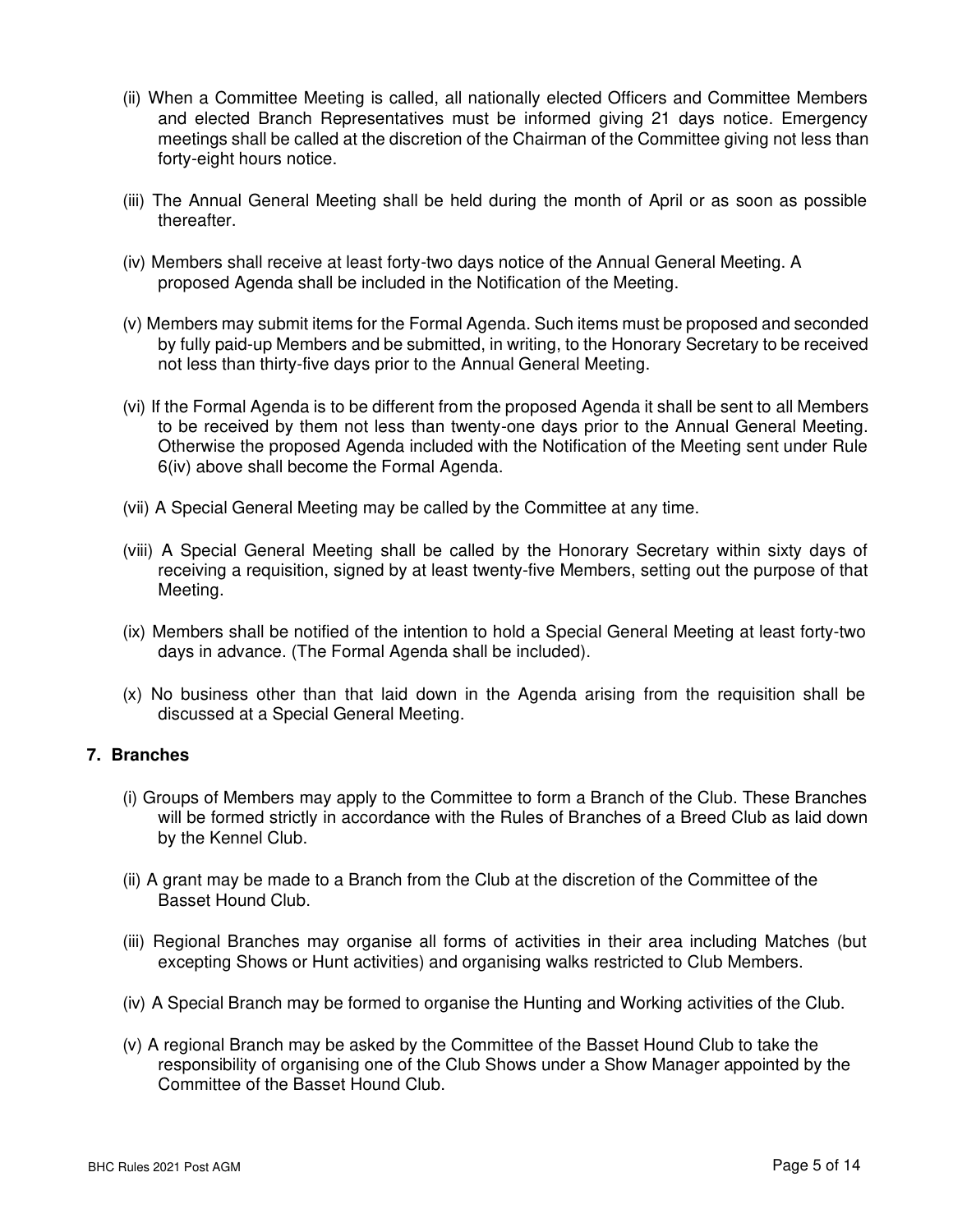- (vi) Regional Branches may sponsor and guarantee classes for Basset Hounds at Limited and Open Shows held under Kennel Club Rules.
- (vii) Branch Rules shall be subject to the approval of the Basset Hound Club Committee. All Branches shall submit to that Committee the minutes of their Annual General Meeting and all other Branch Committee Meetings held during the year. All Branches shall submit, also, a Statement of Accounts as approved at their Annual General Meeting. The Branches are required to submit a financial statement with their report to the Basset Hound Club's meetings.
- (viii) The Basset Hound Club Committee shall have the power to disband a Branch if, in the opinion of that Committee, the Branch is not abiding by the Branch Rules as laid down.

# **8. Subscriptions**

- (i) The annual subscription for single, joint and overseas Memberships shall be decided at the Annual General Meeting and such subscriptions shall be due and payable on 1<sup>st</sup> January of each year. Standing Orders through the Bank shall be available.
- (ia) An Annual General Meeting may resolve that different levels of subscription may be set for each of the single, joint and overseas memberships dependent upon a Member or Members agreeing in advance to receive all communications, notices and publications electronically.
- (ib) Any Member who pays a subscription at the rate set under Rule 8(ia) above shall be deemed to have agreed that all communications, notices or publications will be issued to that Member by electronic means to the address supplied by that Member for the time being.
- (ic) A Member who has paid a subscription at the rate set under Rule 8(ia) above may revert to receiving all communications, notices and publications by Royal Mail post but only with effect from 1<sup>st</sup> January following notice being given to the Honorary Secretary either in writing or by email.
- (ii) No Member whose subscription is unpaid by  $31<sup>st</sup>$  January in any year shall be entitled to voting rights for that year.
- (iia) No Member whose subscription is unpaid by  $15<sup>th</sup>$  March in any year shall be entitled to the privileges of Membership, including third party insurance for that year and if that subscription has not been paid by the date specified, the Committee may, after giving fourteen days notice in writing (by ordinary Postal Service) cancel such Membership; except that on payment of outstanding subscription they may subsequently re-admit that person to Membership.
- (iii) An additional subscription shall be paid by Members who are also Members of a Regional Branch of the Club as defined in Rule 7. The appropriate Regional Branch subscription shall be payable into the funds of that Branch. Any alteration to the Regional Branch subscriptions shall be decided at the Branch Annual General Meeting and such alterations must be notified to the Committee of the Basset Hound Club at least three calendar months before being brought into force.
- (iv) Subject to their acceptance under Rule 2(ii), new Members joining on or after the first day of October in any year shall be entitled to exercise the benefit of Membership up to the 31<sup>st</sup> day of December in the following year.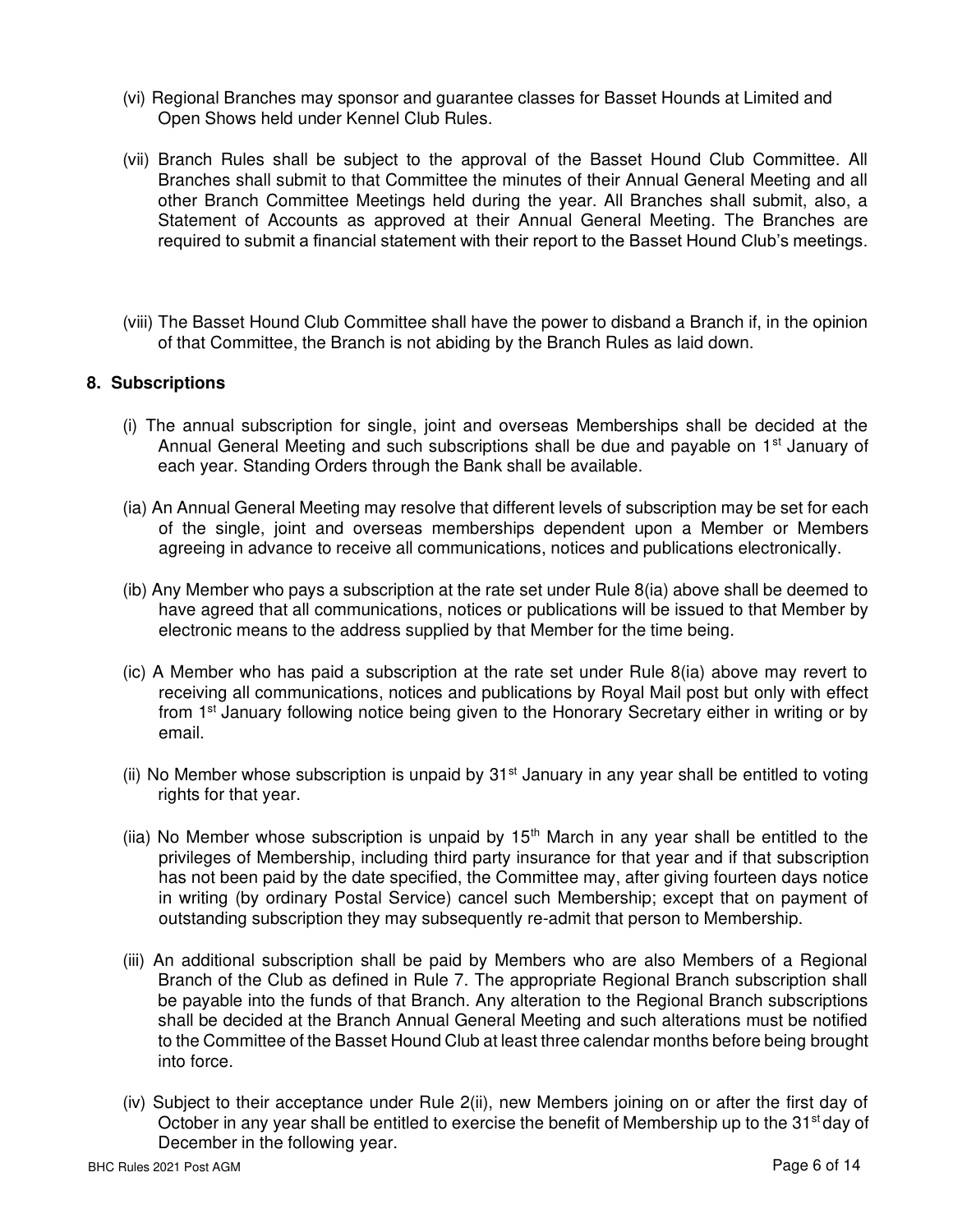## **9. Judging Lists**

The Committee of the Basset Hound Club shall be responsible for compiling Judging Lists in accordance with Kennel Club Rules. Lists will be presented to Members at the Annual General Meeting. New lists will be compiled annually and will supersede all previous lists.

#### Roll of Honour

Senior judges not necessarily currently active.

#### List A 1

For persons who have previously been approved by the Kennel Club to award CCs in the breed and who have carried out their first appointment and are supported by the Club.

#### List A 2

For persons who fulfil the requirements of the A3 list, have been assessed in accordance with KC requirements, and accepted by the KC for the A2 list, and are supported by the Club.

#### List A 3 Specialist

- (1) To have a minimum of 7 (seven) years judging experience in the breed and have the support of the Club.
- (2) To have judged a minimum of 40 Classes to include a Breed Club Open Show (and/or 3 breed club supported entry shows).
- (2A) To have judged a minimum of 70 dogs in the classes mentioned in (2) above.
- (3) To have attended a seminar given by a Kennel Club Accredited Trainer, and passed the relevant examination on Kennel Club Regulations and Judging Procedures.
- (4) To have attended a seminar given by a Kennel Club Accredited Trainer on Conformation and Movement.
- (4A) To have attended a Conformation and Movement 'Hands On' Assessment conducted by a Kennel Club Accredited Trainer and passed the assessment.
- (5) To have attended at least one breed specific seminar run in accordance with Kennel Club Code of Best Practice and passed an examination/or assessment where applicable.
- (6) To have bred and/or owned a minimum of 3 dogs when they obtained their first entry in the KC Stud Book (save in exceptional circumstances).
- (7) To be prepared to submit a written critique on the first two places in each class within 4 weeks after the show to the Dog Press and a copy sent to the Secretary of the Basset Hound Club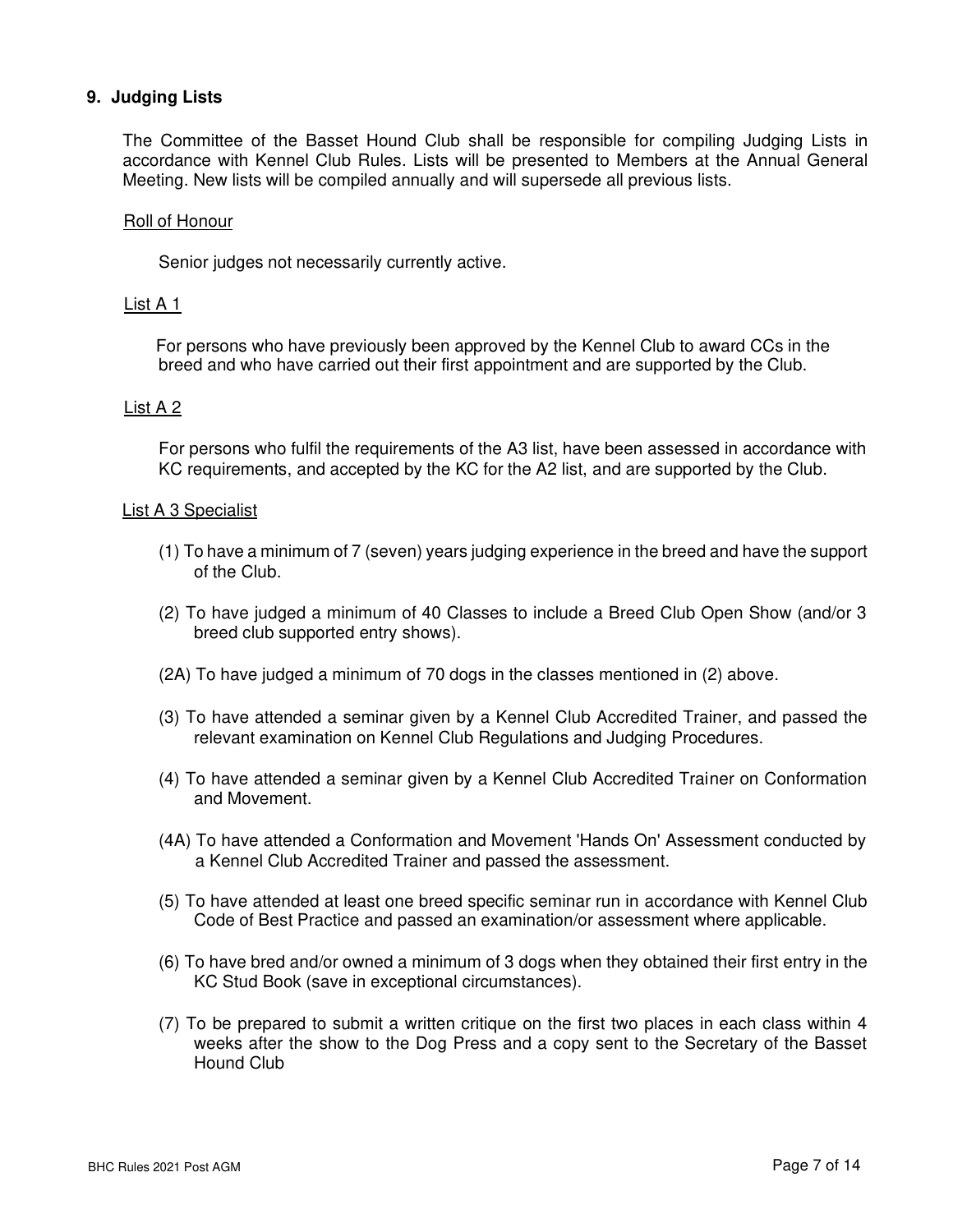(8) To have stewarded over a minimum of 12 days at shows.

## List A 3 All Rounder

- (1) To have a minimum of 7 (seven) years judging experience in any one breed (to include 5 years in Basset Hounds) and have the support of the Club.
- (2) To have judged a minimum of 40 Classes to include a Breed Club Open Show (and/or 3 breed club supported entry shows).
- (2A) To have judged a minimum of 70 dogs in the classes mentioned in (2) above.
- (3) To have awarded CCs in at least one other hound breed.
- (4) To have attended a seminar given by a Kennel Club Accredited Trainer, and passed the relevant examination on Kennel Club Regulations and Judging Procedures (where applicable).
- (5) To have attended a seminar given by a Kennel Club Accredited Trainer on Conformation and Movement (where applicable).
- (5A) To have attended a Conformation and Movement 'Hands On' Assessment conducted by a Kennel Club Accredited Trainer and passed the assessment.
- (6) To have attended a Basset Hound Breed Club Judging Seminar (and passed an examination/or assessment where applicable).
- (7) To be prepared to submit a written critique on the first two places in each class within 4 weeks after the show to the Dog Press and a copy sent to the Secretary of the Basset Hound Club

## List B Specialist

- (1) To have owned or exhibited the breed for a minimum of 5 years and have the support of the Club.
- (2) To have judged a minimum of 15 classes.
- (2A) To have judged a minimum of 30 dogs in the classes mentioned in (2) above.
- (3) To have attended a Basset Hound Breed Club Judging Seminar.
- (4) Stewarding experience (details to be supplied).

## List B All Rounder

- (1) To have a minimum of 5 years judging experience in any one breed and have the support of the Club.
- (2) To have judged a minimum of 15 classes.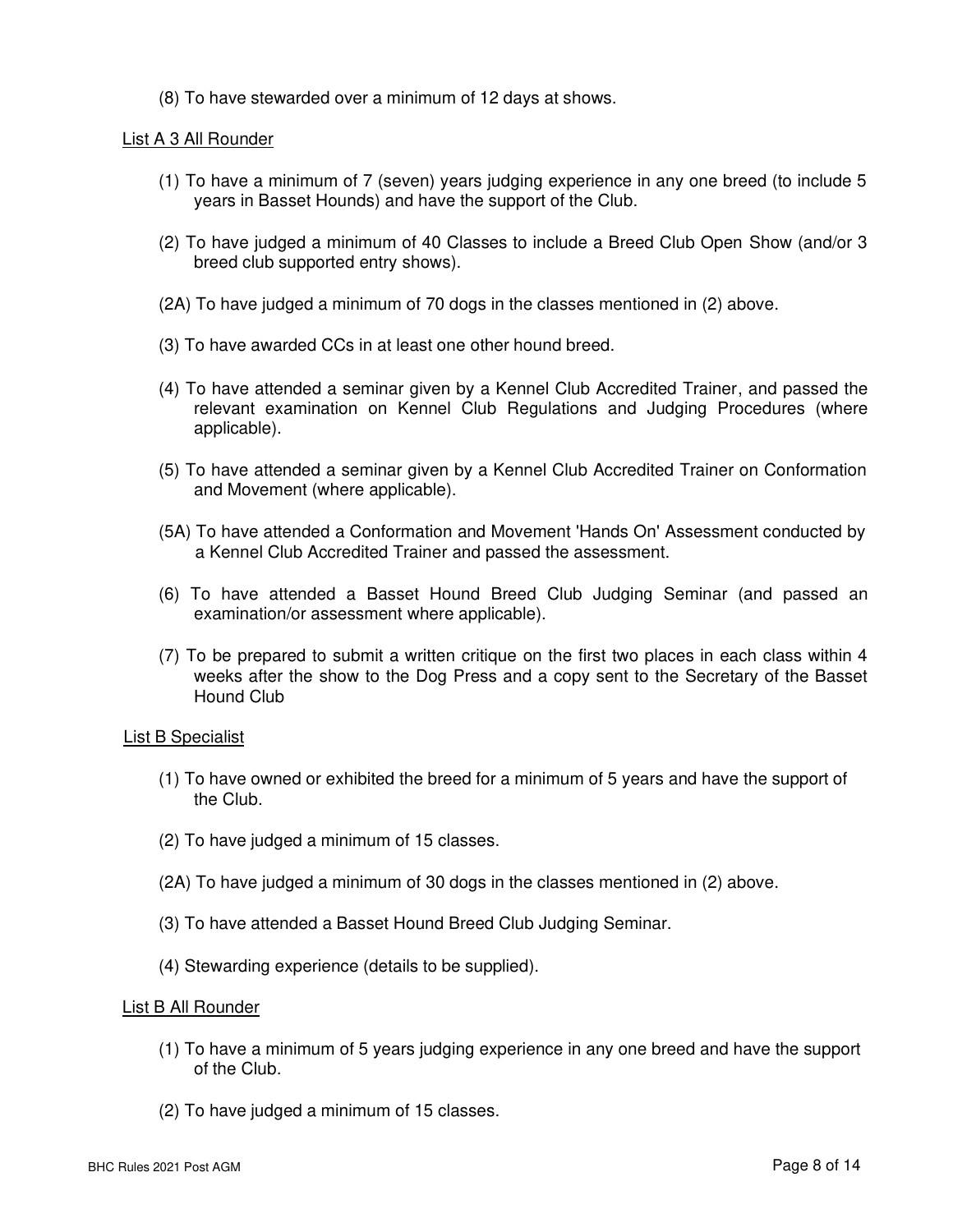- (2A) To have judged a minimum of 30 dogs in the classes mentioned in (2) above.
- (3) To have attended a Basset Hound Breed Club Judging Seminar.
- (4) Stewarding experience (details to be supplied).

## List C

Formulated to include people who have limited judging experience of the breed but thought capable of doing so through experience of breeding and showing Basset Hounds or other breeds successfully for at least 5 years.

Persons from the above lists may be considered by the Basset Hound Club Committee from their own nominations or from receipt of nominations from Branches or from individual Members of the Club and must be accompanied by a current Basset Hound Club questionnaire. The Committee is empowered in exceptional circumstances to use its discretion in regard to these criteria.

# **10. General Business**

- (i) The Financial year of the Club shall be from  $1<sup>st</sup>$  January to the 31<sup>st</sup> December.
- (ii) The Annual General Meeting shall:
	- (a) Receive the report of the Committee and the Balance Sheet and Accounts of the preceding financial year.
	- (b) Discuss any proposed resolution on matters duly placed on the Agenda in accordance with Rule 6(v).
	- (c) Receive and publish the names of the successful candidates in the postal ballot for Officers, Committee Members; and Branch Representatives for the ensuing year.
	- (d) To make available the new judging lists as compiled by the Committee for the ensuing year.
- (iii) Voting at all meetings shall be by a show of hands or (if any Members shall so request) by secret ballot to be taken at the Meeting.

## **11. Bank Account**

An account shall be opened in the name of the Club at such Bank as the Committee shall decide. Such accounts shall be operated either on the signature of any two of the following, viz: The Chairman, The Vice-Chairman, The Honorary Treasurer, The Honorary Secretary or by other security measures enabling the operation of internet banking to take place. This would normally be in the form of secure confirmation by any 2 of the aforementioned.

## **12. Accounts**

Proper accounts and records shall be kept by the Honorary Treasurer and the accounts for each year shall be certified before the next Annual General Meeting by the Auditors who shall be appointed at the preceding Annual General Meeting.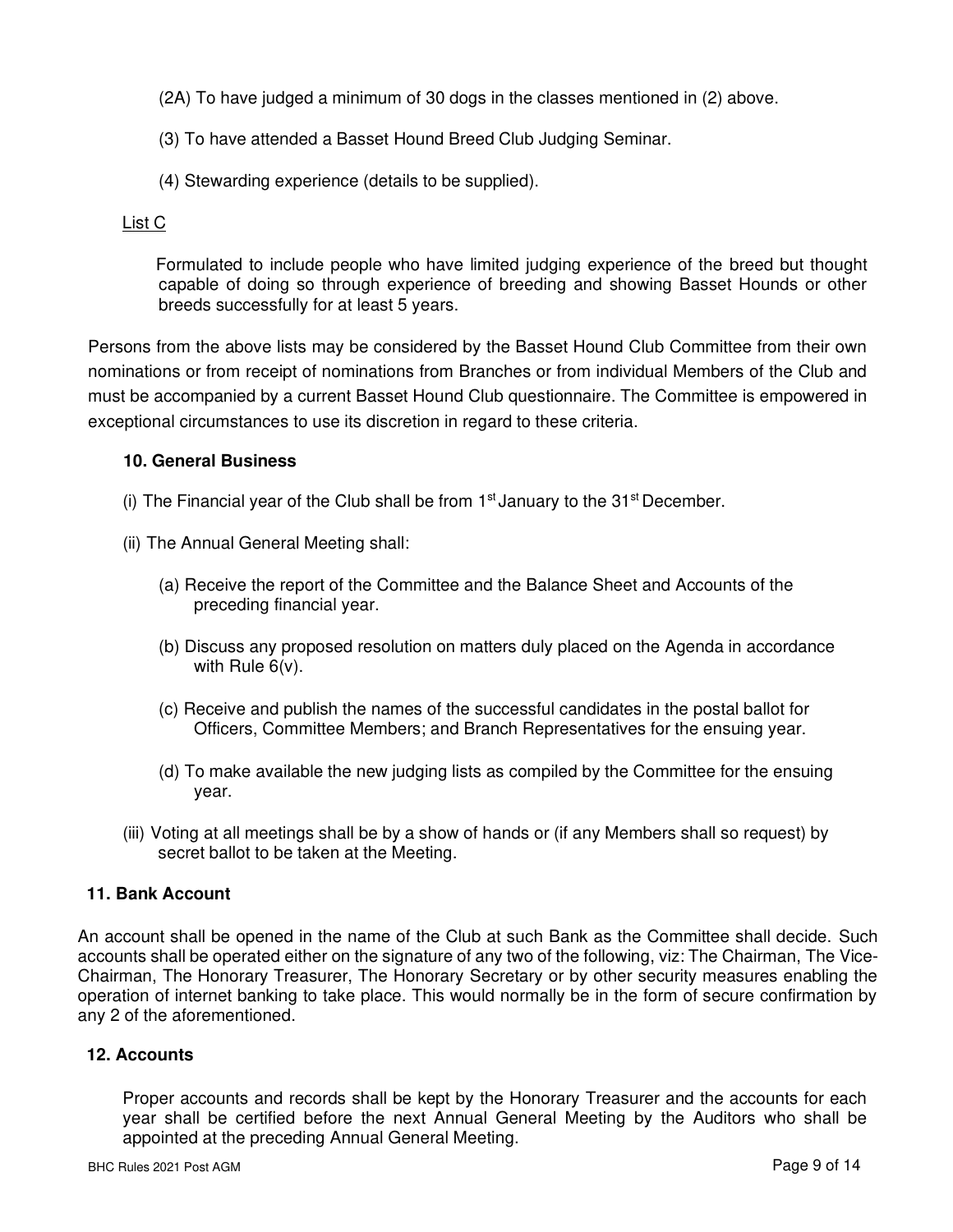## **13. Notices**

- (i) Notices may be served on any Honorary Member or Member either:
	- (a) in person or by sending the same by ordinary Royal Mail post addressed to such Member at the address last supplied for the purpose by that Member and shall be deemed to have been received in the ordinary course of post, or
	- (b) electronically by being sent to the address last supplied for the purpose by such Member and shall be deemed to have been received two working days after being sent.
- (ii) Notices under Rule 2(vi) shall be sent to the Member concerned by Royal Mail Special Delivery and shall be deemed to have been received two working days after being sent.

# **14. Winding Up**

If the Club shall, for any cause, cease to exist, all cups, trophies and other property of the Club shall be disposed of as the Members at the General Meeting may decide.

#### **15. Club Authority**

The Kennel Club is the final authority for interpreting the Rules and Regulations of the Club and in all cases relative to Canine or Club matters.

# **16. Annual Returns**

The Officers acknowledge that during the month of January each year Maintenance of Title Fee will be forwarded to the Kennel Club by the Secretary for the continuance of Registration and that by 31<sup>st</sup> July each year, other Returns, as stipulated in the Kennel Club Regulations for the Registration and Maintenance of Title of Societies and Municipal Authorities, will be forwarded to the Kennel Club. The Officers also acknowledge their duty to inform the Kennel Club of any change of Secretary of the Club which may occur during the course of the year.

## **17. Federation of Clubs**

The Club shall not join any Federation or other Club, Clubs or Societies.

#### **18. Alteration of Rules**

The Rules of the Club shall not be altered except at Annual or Special General Meetings and any such alteration shall not be effective unless and until the Kennel Club has been advised and has given its approval of them. Any alteration made accordingly will be notified to all Members in writing within three months of such alteration being confirmed.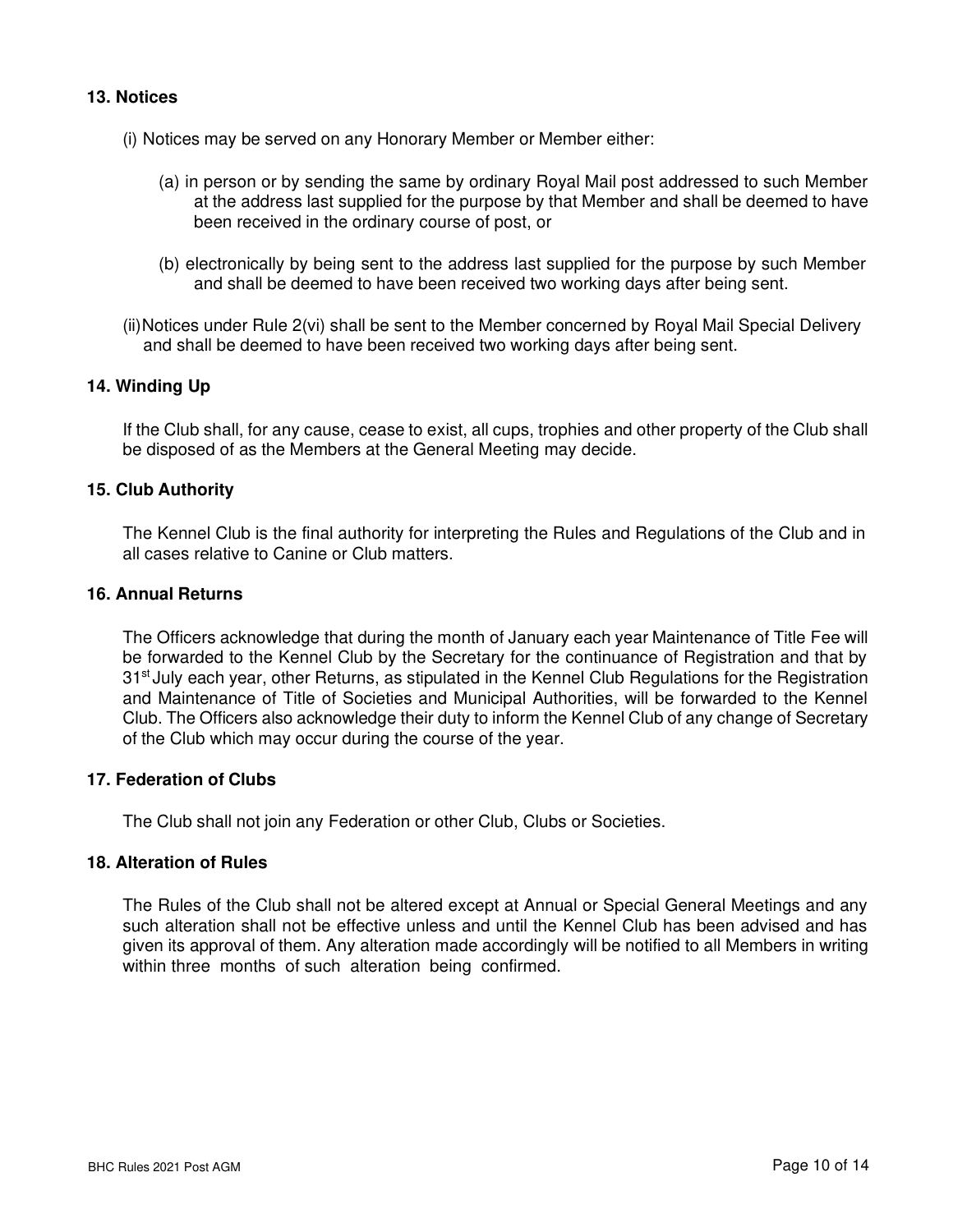# **BASSET HOUND CLUB**

# **BRANCH RULES**

#### **1. Name and object**

The branch shall be called the ....................................................................................................and its object will be to promote the aims of the Basset Hound Club in its area, to organise activities for its Members and to sponsor classes for the breed at local Shows (BHC Rule 7 parts (i) to (vi)).

#### **2. Accountability to the Basset Hound Club**

The Branch is subject to the jurisdiction of, and the control by, the main Committee of the Basset Hound Club and accordingly these Rules CANNOT be changed without prior approval of that Committee (BHC Rule 7(vii)).

#### **3. Members**

Membership is open to any paid-up Member of the Basset Hound Club by whose Rules all are bound. Honorary Members of the Club are not necessarily Honorary Members of the Branch nor are Honorary Members of the Branch necessarily Honorary Members of the Club.

#### **4. Subscriptions**

- (a) The annual subscription for Single and Joint Memberships shall be decided at the Branch Annual General Meeting and such subscriptions shall be due and payable on 1<sup>st</sup> January of each year. The initial subscription of those joining the Branch on or after 1<sup>st</sup> October shall cover the period up to 31<sup>st</sup> December, of the year following, (BHC Rule 8 parts (i) to (iv)).
- (b) No Member whose subscription is unpaid by 31st January in any year shall be entitled to voting rights for that year.
- (c) No Member whose subscription is unpaid by  $15<sup>th</sup>$  March in any year shall be entitled to the privileges of Branch Membership for that year and if that subscription has not been paid by the date specified, the Branch Committee may, after giving fourteen days notice in writing (by ordinary Postal Service) cancel such Membership, except that on payment of outstanding subscription they may subsequently re-admit that person to Membership.

## **5. Committee**

- (a) The Branch shall be managed by Officers and a Committee which shall consist of Chairman, Honorary Secretary and Honorary Treasurer and a Committee of a minimum of three to a maximum of twelve other Branch Members.
- (b) The Officers, Committee and Branch Representatives shall retire annually but remain eligible for re-election.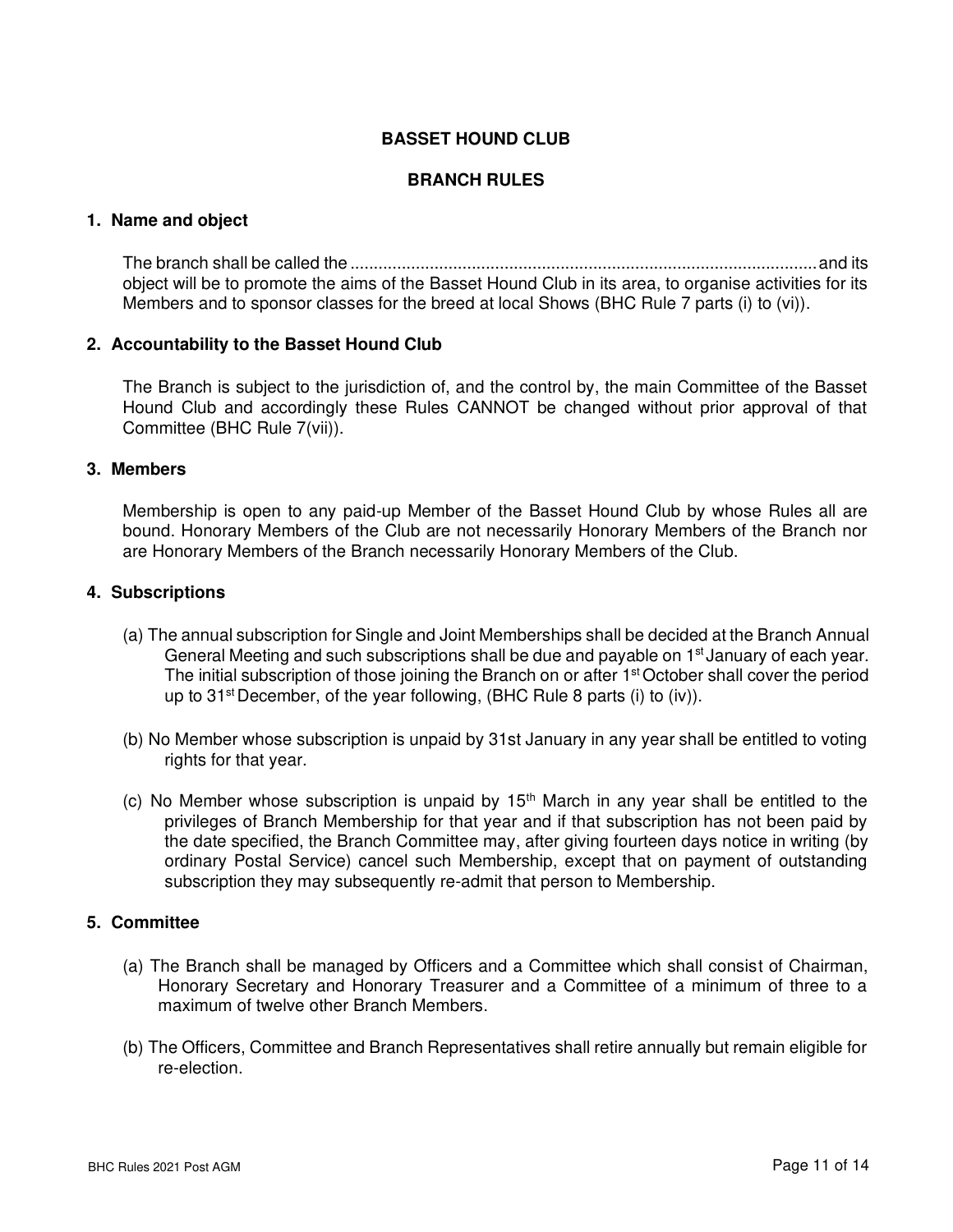- (c) The Officers, Committee and Branch Representatives must be fully paid-up Members of the Basset Hound Club and of the Branch and be proposed and seconded by persons who are also fully paid-up Members of the Basset Hound Club and the Branch. (BHC Rule 4(i), (v) and (vii)).
- (d) Election of Officers, Committee and Branch Representatives shall be by a secret Ballot of the Branch Members.
- (e) No person may hold two Offices nor shall members of the same household hold Office at the same time (BHC Rule 4(ii) and (iii)).
- (f) A quorum shall consist of at least four committee members, one of whom must be an Officer and two of whom must be elected.
- (g) Nominations for Officers, Committee and Branch Representatives must be made in writing and submitted to the Branch Secretary showing the name of the Proposer and Seconder and the willingness of the Nominee to stand for election (BHC Rule 4(v) and (vii)).
- (h) No person whilst an undischarged bankrupt may serve on the Committee of or hold another office or appointment within a Kennel Club registered Society.
- (i) The holding of office or that of Committee Member shall be dependent on attendance at meetings. Should an officer or committee member be absent from three consecutive meetings (which term includes committee meetings and General meetings) without good reason that person shall immediately forfeit office or membership of the committee, whichever the case may be.
- (j) The question of what is good reason will be judged by the committee which will decide the issue by a simple majority.
- (k) A Branch President and an unlimited number of Branch Vice-Presidents may be elected by the Members of the Branch at an Annual General Meeting. They shall remain in office for a period of five years. The Branch President and Branch Vice-Presidents may attend meetings of the Branch Committee but shall not be entitled to vote thereat. Nominations for Branch President or Branch Vice-President must be proposed and seconded by Members of the Branch and be accompanied by the Nominee's written acceptance of the nomination.

## **6. Powers of the Committee**

- (a) To co-opt Members to fill vacancies (up to the maximum number of the Committee), but these Members must submit themselves for election at the next Annual General Meeting should they wish to continue a further term.
- (b) To form sub-committees, not necessarily consisting of elected Members, for specific purposes. The Chairman, Hon. Secretary and Hon. Treasurer shall be ex-officio Members of all subcommittees.
- (c) To make a list of Members and their Addresses available to the Committee of the Basset Hound Club and available for inspection by any Member of that Branch or by the Kennel Club (BHC Rule 5(viii)).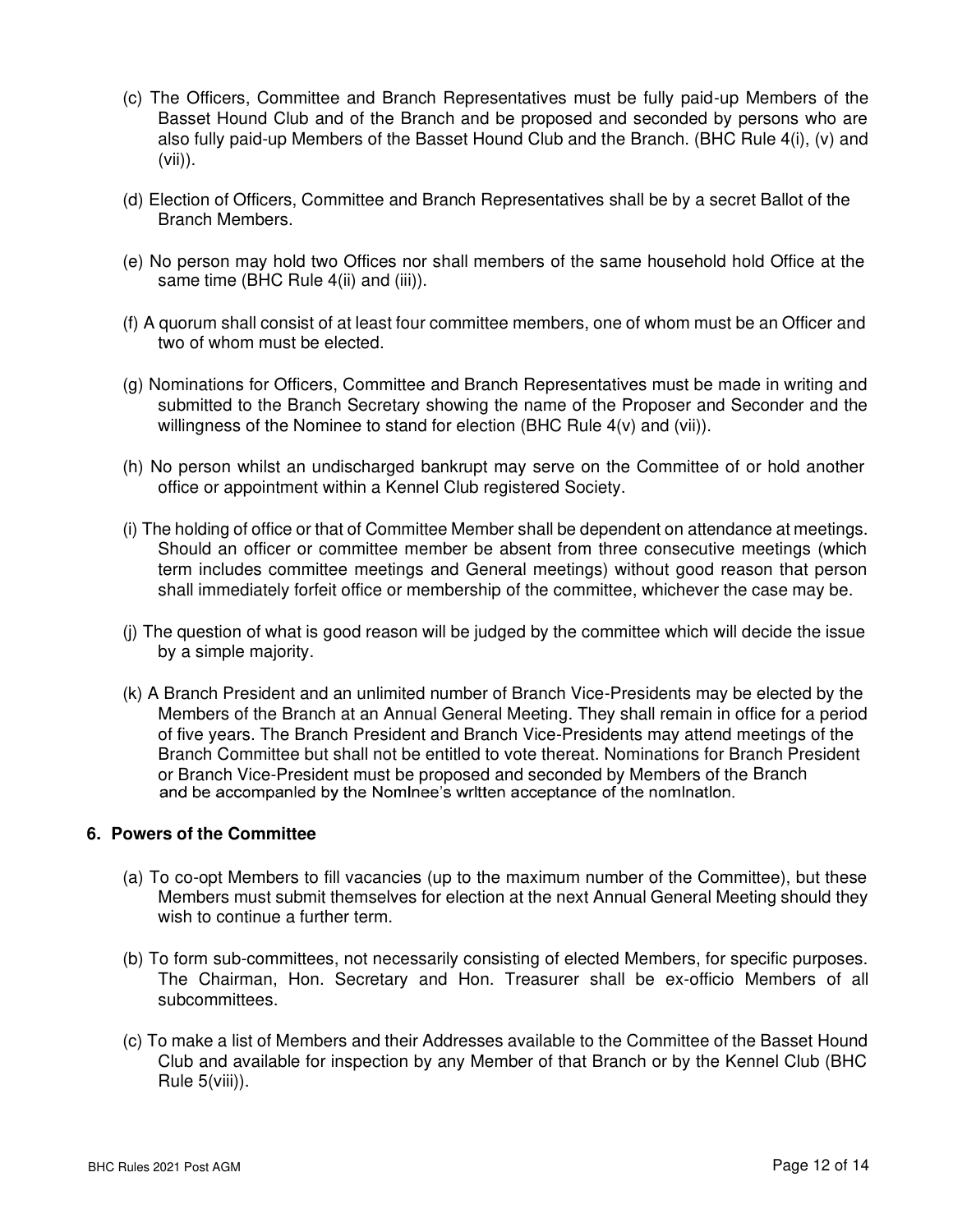- (d) To instruct the Branch Representatives as to the views of the Branch on any Matter to be discussed at a Basset Hound Club Committee Meeting, but this will not preclude them from voting on any issues not previously discussed at Branch level. If the Representative cannot attend a Basset Hound Club Committee Meeting then a written report of the Branch's current Membership level and Financial position MUST be sent to the Secretary of the Basset Hound Club in time for that Meeting. The Branches' Representative is required to submit a financial statement with his/her report to each committee meeting of the Basset Hound Club.
- (e) To appoint Honorary Branch Memberships.
- (f) In the event of the winding up of a Branch, that Branch is to abide by any decisions made by the Committee of the Basset Hound Club, in conjunction with Branch Officers, as to the disposal of the Branch assets (BHC Rules 5(iv) & (vii) and 7(vii)) but the final decision will rest with the Committee of the Basset Hound Club.
- (g) To decide the extent of the guarantees, special prizes, etc. at local shows sponsored by the Branch (BHC Rule 7(vi)).
- (h) To organise the activities of the Branch (BHC Rule  $7(iii)$  &  $(v)$ ).
- (i) To decide whether a dispute within the Branch be submitted to the Basset Hound Club Committee as arbiter.
- (i) To make single donations out of Branch funds up to a maximum of £50 (fifty pounds) each on the approval of the Branch Committee. Donations in excess of £50 (fifty pounds) may be made only with the express written approval of the Honorary Treasurer and one other Officer of the Basset Hound Club.

## **7. Meetings**

- (a) Committee Meetings shall be called by the Honorary Branch Secretary on the instructions of the Branch Chairman, with a minimum of three meetings per annum. Twenty-one days notice shall be given to Officers and Committee and an Agenda shall be included with the notice. On completion of Branch Committee Meetings, a copy of the approved Minutes for the immediately preceding Branch Committee Meeting is to be sent to the Secretary of the Basset Hound Club before the next Branch Committee Meeting takes place. (BHC Rule 7(vii)).
- (b) The Annual General Meeting MUST be held prior to the Basset Hound Club Annual General Meeting and Branch Members shall receive at least twenty-one days notice (including Agenda) of the Branch Annual General Meeting.
- (c) A Special General Meeting shall be called if fifteen Members of the Branch so request in a written and signed statement indicating the subject for discussion. The Meeting shall take place within sixty days of the request being received by the Branch Secretary. No business other than that laid down in the Agenda arising from the requisition shall be discussed at the Special General Meeting so convened. (BHC Rule  $6$ (viii) &  $(x)$ ). Members shall be notified of the intention to hold such a General Meeting at least thirty-five days in advance.